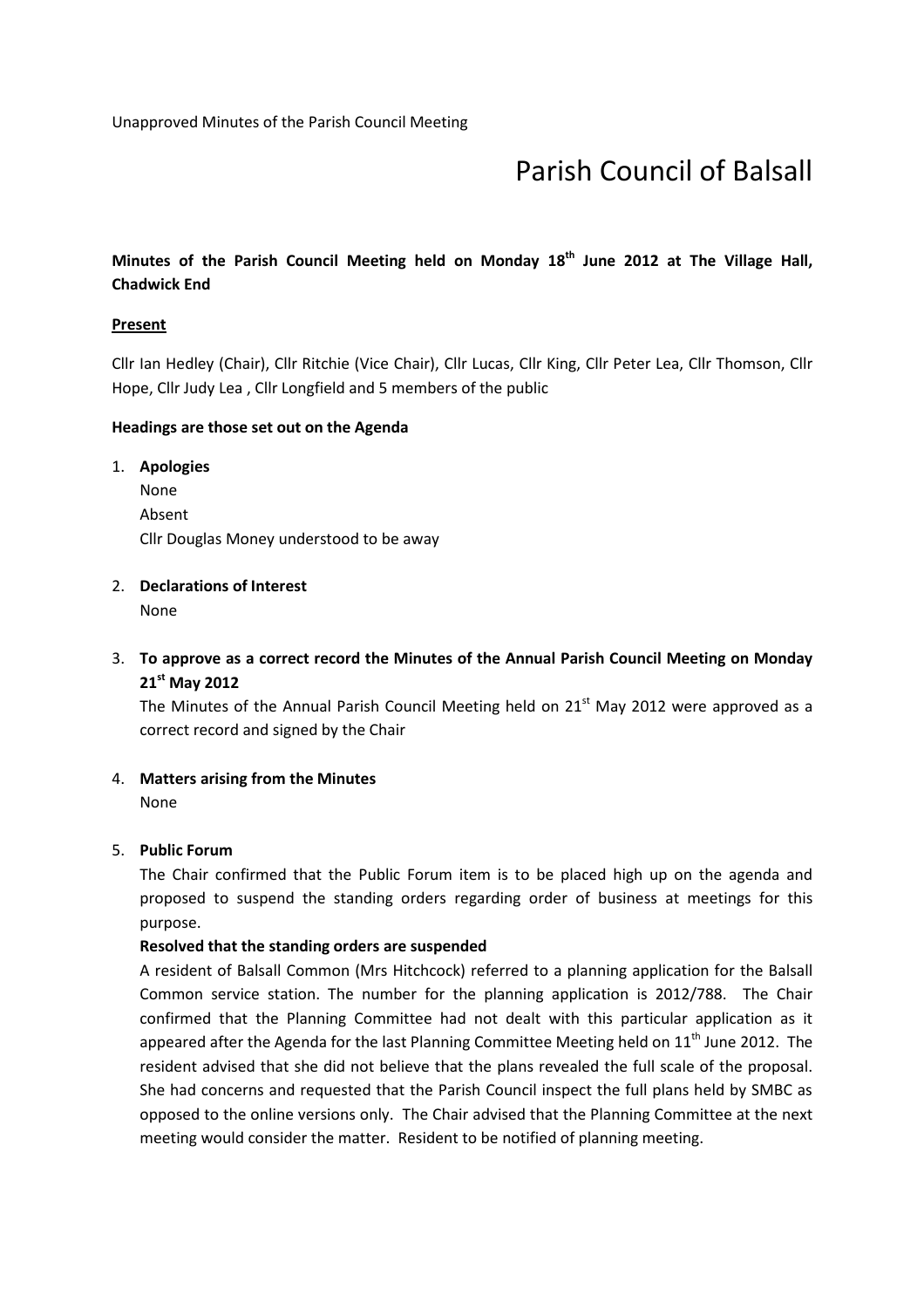A resident of Chadwick End (Mr Allbutt) enquired about replacement of the Notice Board at Chadwick End. He was concerned that the Notice Board should fit in with the Village Environment. Cllr Judy Lea explained the reason for replacing the Notice Board. Notices are becoming wet, as presently there is no cover. A sealed Notice Board will give better protection to Notices.

A resident (Mr Nash) questioned the figures in the accounts. He questioned the amount allowed in the Precept for expenditure on the play areas. Cllr Lucas provided details of the precept figure for play areas.

A resident (Mr Felthouse) asked why there were so many traffic sensors in Balsall Common. Chair was unable to advise who was responsible for carrying out the surveys.

A resident raised concern over the speed of vehicles in Chadwick End. Chair advised that he would make a request to the Police to put Chadwick End on their schedule for Speed Visor.

## 6. Correspondence

- 6.1. Letter from SMBC with application to enter Solihull in Bloom Resolved that Balsall Common enters Solihull in Bloom and the Parish Council shall purchase plants for the planters donated by SMBC up to the value of £250
- 6.2. Harper Fields Care Home Invitation to attend Information Suite Opening on Wednesday  $20<sup>th</sup>$  June 2012

It was agreed that Cllr Judy Lea, Cllr Raymond Ritchie and Cllr Mike Longfield shall attend

6.3. Letter from SMBC regarding consultation on proposed speed hump zebra crossing at Fen End west, Temple Balsall

## Resolved that the Parish Council fully supports the proposal

6.4. Letter from SMBC giving details of new warning sign on Balsall Street East Resolved that the Parish Council fully supports the proposal

## 7. Report on Joint Public Meeting with Berkswell Parish Council

Chair confirmed that this meeting was well attended and positive. Chair provided an update and the list of areas identified by the residents as being areas of priority

Resolved that the Parish Council approves a donation to the British Legion of £25.00 for providing the venue

## 8. Boundary Review- Report on Public Meeting with Chadwick End residents

Chair provided a report of the consultation with Chadwick End residents. Residents requested further information. A meeting with Balsall Common residents is required. It was agreed that the Parish Council must make a decision at the next Parish Council meeting. A group to review the boundaries to be formed. This group shall review the boundaries between Berkswell and Balsall Common and between the East and West Ward.

Resolved that Cllr Trudi Thomson, Cllr Ritchie, Cllr Lloyd and Cllr Hope shall review the current boundaries together with considerations for possible new boundaries and report to the Parish Council.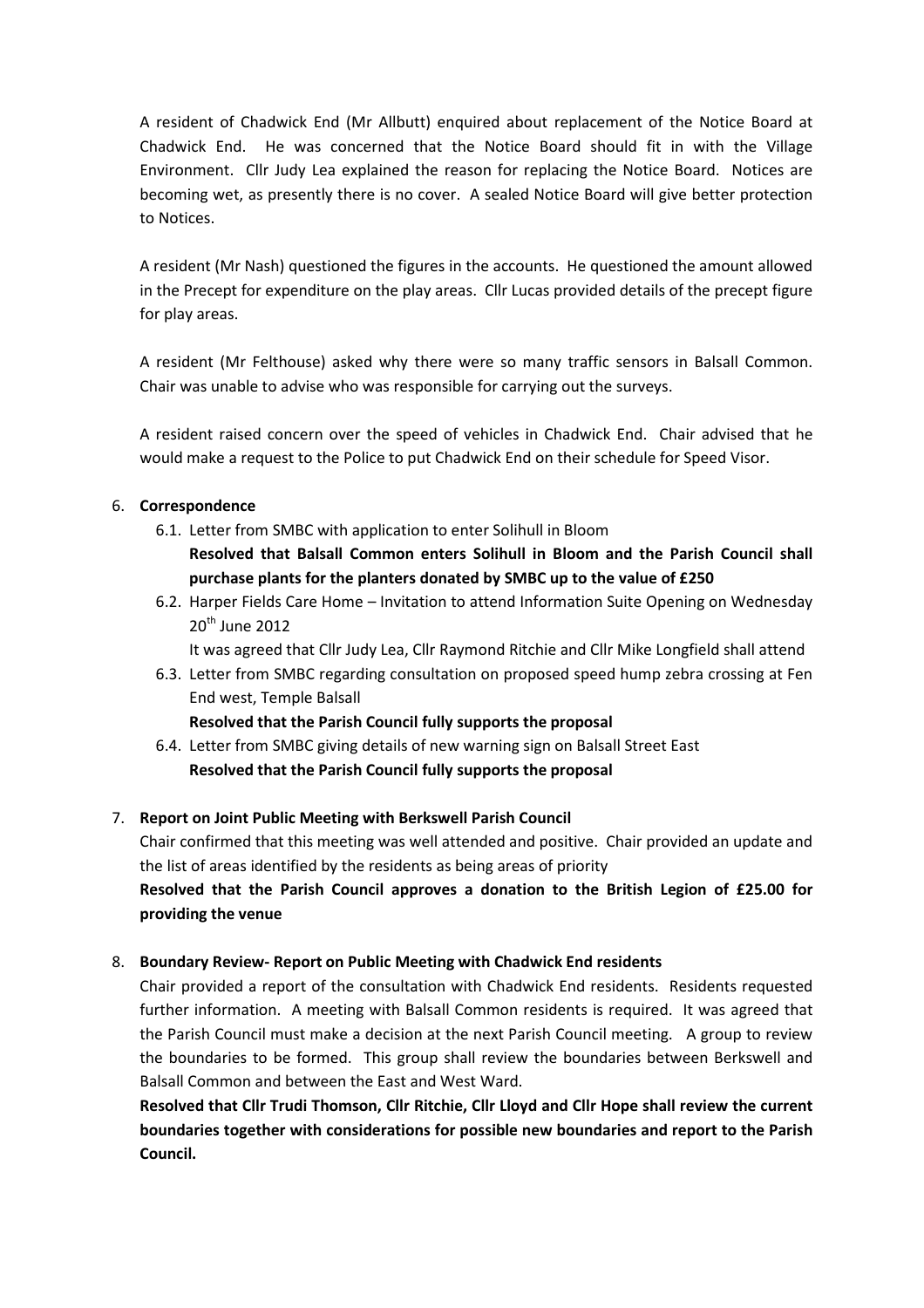## 9. Vacant Position on Parish Council

Chair proposed that the vacancy remains until the outcome of the boundary review as any change in boundaries might affect the number of Councillors

Resolved that the vacancy remains until the outcome of the boundary review

## 10. Risk Assessment – To approve the Risk Assessment document

The Clerk outlined the reason for the document and the risks identified. The Clerk confirmed that the document is a working and live document that required review regularly. Further additional work needed by the Clerk to deal with areas referred to by SMBC. Clerk advised that she is working virtually full time at present and required help.

- a. Resolved that the risk document is approved
- b. Resolved that the Parish Council shall commit an additional £1,000 to deal with risk management
- c. Resolved that the Parish Council shall commit £600 for financial assistance for the Clerk to reduce the backlog
- 11. Warning Sign to be placed at the exit of Co-op Proposal by Councillor Hope to send a letter to the Co-op

Clerk provided an update of communication with SMBC and confirmed that a meeting with the Highways department will take place on Thursday  $21<sup>st</sup>$  June 2012 Agreed that the Clerk should also approach the Co-op for co-operation with a warning sign

## 12. Committee Membership and representation on Outside Bodies

Agreed that the Clerk shall provide a list of current memberships and agree with Councillors any that require alteration

## 13. HS2 – Report from Representatives and proposal to write to Caroline Spelman MP

Cllr Lucas provided a report and update. Cllr Lucas read out the proposed letter to be sent to Mrs Spelman.

Resolved that the letter is sent by the Chair

## 14. Birmingham Airport –Report from Representatives

Cllr Longfield provided a report relating to the runway extension.

- 15. Liaison with Local Representative Bodies Dealt with under item 12
- 16. Purchase of Plants Proposal to resolve that the Parish Council purchases plants for Planters donated by SMBC

This item is dealt with at item 6.1

## 17. Diamond Jubilee Party – Report by Cllr Judy Lea

Cllr Judy Lea provided a report of the Celebrations. The Village supported the event and attendance was very good. Coins handed out to the schoolchildren. Clerk to send letter of thanks to The Lions and The Lant Trust